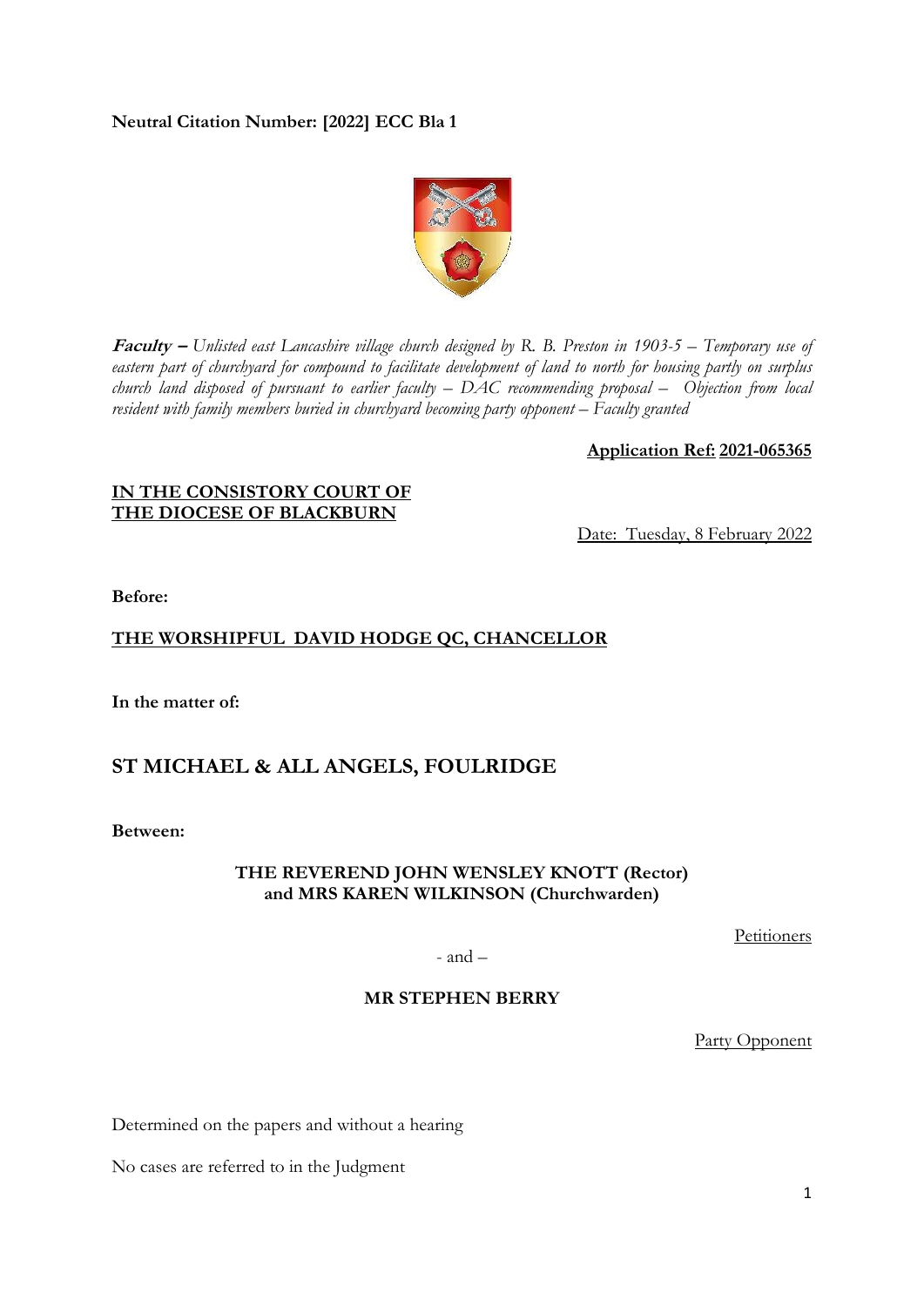# **JUDGMENT**

## *Introduction and background*

1. On 10 March 2021 this court granted the rector (the Reverend John Wensley Knott) and the churchwarden (Mrs Karen Wilkinson) of the village church of St Michael & All Angels, Foulridge (in the Archdeaconry of Blackburn) a faculty (Ref: 2020 – 052678) authorising:

(1) The sale of surplus land adjoining the church jointly with land owned by the Diocese of Blackburn and land owned by Mrs C Tinniswood;

(2) The re-ordering of the church driveway, necessary to allow permanent access to the housing development and to meet Local Authority Planning Permission requirements; and

(3) The movement of the 'Preaching Cross' monument from the current car-park area to a new position to the east of the main church building, necessary to allow the re-ordering of the driveway and the re-positioning of church car-parking spaces.

The works were to be completed within 24 months from the date of the grant of the faculty or such further period as the court might allow.

2. According to the certificate of publication (which was signed by the Reverend John Knott) the public notice for this original faculty application had been displayed on a notice board outside the church from 27 January to 26 February 2021. No objections were ever received to the grant of this faculty.

3. In giving my reason for granting this unopposed faculty application, presented through the online faculty system, I noted as follows:

"The sale is intended to generate funds which can be reinvested in the church's future, securing the church financially for the medium term. For the first time since the church was consecrated in 1905, the church was unable to pay its full parish share in 2020. This sale will enable it to start paying its parish share in full again. The sale will also improve the connection between the church and the village, as well as significantly improving the environment by replacing a current local eyesore of dilapidated garages with a quality housing development, thereby generating potential benefits for the church's mission. It is proposed to move the preaching cross some 20 yards from the middle of the existing car park to a piece of land between the car park and the graveyard. As a consequence, space for car parking will be improved without impacting upon the prominence of the preaching cross.

The proposal has the support of a majority of the PCC; and it has been recommended for approval by the DAC, who advise that it is not likely to affect the character of the church as a building of special architectural or historic interest.

This proposal will not harm the setting, the appearance or the significance of the church or the churchyard. It will release much needed land for housing and funds for the church and, by releasing land owned by the Diocese, the Diocese."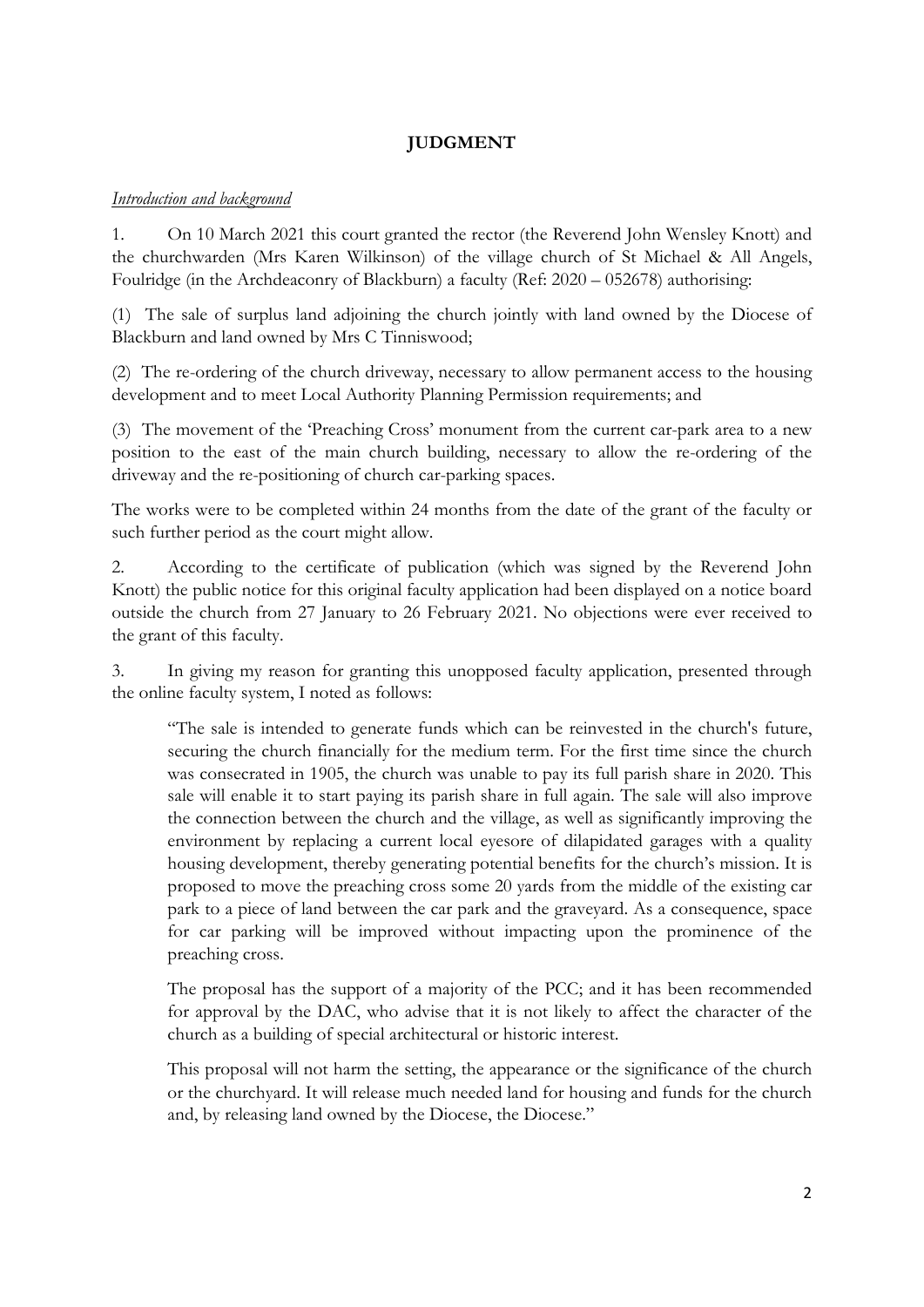4. By a further online faculty application dated 20 September 2021 (under Reference 2021- 065365) the original applicants now seek a further faculty authorising:

(1) a temporary compound in relation to the earlier faculty;

(2) the temporary use of land for parking of visitor and staff vehicles during the proposed and approved (17/0736/OUT) house-building project;

(3) the erection of temporary heras fencing and the temporary siting of two movable 3m x 5m metal site office units; and

(4) the formation of a temporary vehicle crossing from the existing church access road.

The petitioners state that the temporary compound was implicit in the earlier faculty and that this supplementary faculty now makes this explicit.

*The Diocesan Advisory Committee's Notification of Advice* 

5. At their meeting held on 10 September 2021, the Diocesan Advisory Committee recommended the proposals for approval by the court. The Notification of Advice, issued on 17 September 2021, advises that the proposals are not likely to affect either the character of this unlisted church as a building of any architectural or historic interest, or the archaeological importance of the church, or archaeological remains existing within the church or its curtilage.

## *The objection*

6. The usual public notices were duly displayed between 20 September and 20 October 2021. These provoked one letter of objection, dated 18 October 2021, from Smith Sutcliffe, solicitors with offices in Burnley, as follows:

"We act for Mr. Stephen Berry of Westcliffe, Skipton Road, Foulridge, Colne BB8 7NN. Our Client lives in the parish and on the opposite side of Skipton Road to the Church.

We note that an application has been submitted to the Diocese for permission to carry out proposed works at Foulridge Church and that a planning application has also been submitted for the proposed development, which includes the erection of two site office units, security fencing and parking in connection with the development of nearby land as the site of 9 dwellinghouses.

Our Client has instructed us to submit an objection to you on his behalf to the works and proposals described in the Notice dated  $20<sup>th</sup>$  September 2021, a copy of which is enclosed.

We enclose a plan which shows the Church and the graveyard, where we understand the proposed building compound is to be located. The area is part of a burial ground set apart for the purpose of interment and is part of the curtilage of the Church.

Our Client instructs us that his late mother and great-aunt are buried in the graveyard. His mother died on 4<sup>th</sup> April 2020 and her burial is accordingly recent.

Our Client considers that the proposed use of part of the burial ground as a building compound is completely inappropriate and disrespectful to the families of those with relatives whose remains have been interred in the graveyard.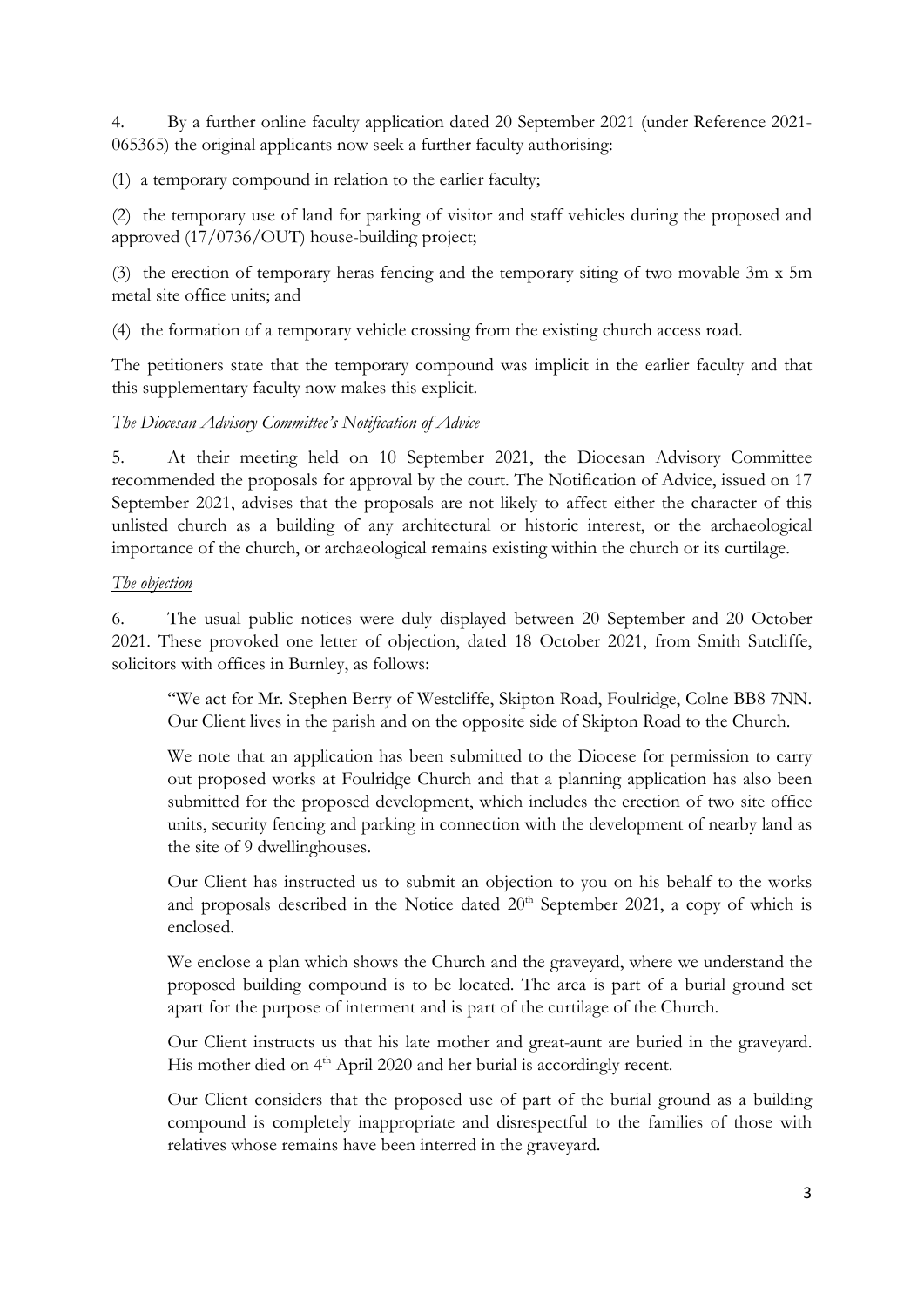We note that the intended security fence will be a short distance from existing graves apparent from inspection. Our Client is also concerned that there may have been burials approximately one hundred years ago within the land now proposed for the building compound and there is concern that the proposed works may disturb human remains.

We submit that the proposal is an inappropriate use of the site where dignity at Church services weddings and funerals should be respected. In addition to the disruption to the Church access arising from use of the compound, funerals would usually be arranged during the working day when the compound would be in use.

Our Client also considers that the location of the proposed compound between Skipton Road and the Church building will have an adverse impact upon the appearance of the Church and the graveyard. The site of the proposed compound is a grass area and provides an attractive frontage to the Church and graveyard when viewed from the A56 road. We understand that the proposal also includes the removal of trees, including the Millennium Yew Tree.

We trust that you will take account of these representations when considering the matter."

7. By letter dated 29 October 2021 Smith Sutcliffe submitted formal particulars of objection (in Form 5) to all of the proposed works or proposals on behalf of Mr Berry. His grounds of objection are:

(1) Inappropriate development in burial grounds, and

(2) Adverse impact on appearance of church and graveyard.

Reference was made to the previous letter of objection dated 18 October. Mr Stephen Berry thereby became a party opponent to the petition.

### *The petitioners' response*

8. Upon receipt of the Form 5, I directed:

(1) Pursuant to rule 10.4 (3) of the Faculty Jurisdiction Rules 2015, as amended (the FJR), that the petitioners were to serve both the objector and the court with a reply in Form 6 within 21 days of service of the objector's Form 5; and

(2) Pursuant to FJR 14.1 (2), that within 14 days after service of the petitioner's reply, the parties were to submit in writing their views (with reasons) on whether the proceedings should be determined on consideration of written representations or at a hearing.

9. The petitioners' Reply (in Form 6) was submitted on 19 November 2021 by Donald Race & Newton, solicitors of Colne. So far as material, it reads:

"In response to the objection letter issued by Smith & Sutcliffe and dated 18th October we wish to make the following points.

1. The developer, as required by the local planning authority as part of their reserved matters planning application, have provided a construction method statement which sets out the guidance to all staff, contractors, sub-contractors and suppliers on the measures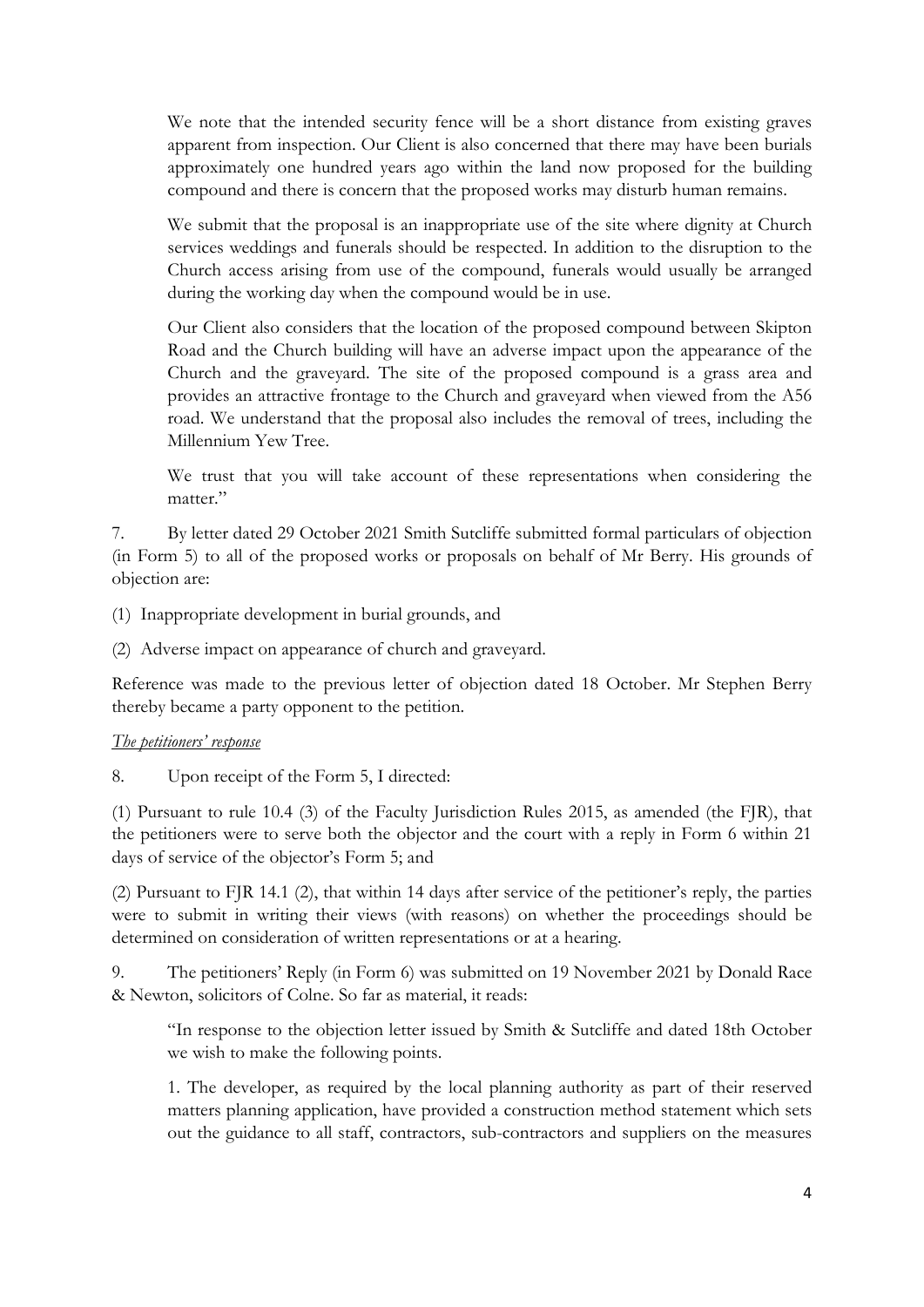that the developer expects them to take to minimise the environmental impacts and prevent nuisance to the local community.

2. The salient points, in respect of the temporary compound, within the construction method statement, are as follows:

• Hours of work are limited by a planning restriction to 7.30am – 5.30pm Mon to Fri and 8.00am – 13.00pm Sat.

• In agreement with the Diocese, a temporary parking area will be created for church visitors and construction staff.

• Areas within the compound area will be stoned up and materials and welfare units placed on top, the ground will not be excavated.

• There will be a site manager and banksman on site to manage deliveries and co-ordinate with the church.

• Deliveries to the site will be avoided where possible when church events are taking place.

• Once the main access road is constructed, deliveries will be prioritised to be delivered to the development site, not necessarily to the compound area.

• The ground will be re-instated and re-seeded by the developer when the developer leaves site.

3. The development of the proposed 9 dwellings is expected to be completed within 12- 15 months depending on market and building conditions at the time.

4. Whilst it is understood that the temporary compound will be situated on consecrated ground, there have not been any burials in the immediate vicinity of the compound, the compound will be screened and the churchyard protected most reverently and appropriately.

5. The developer is acutely aware of the close proximity of the graveyard and church buildings and has confirmed that they and their contractors will proceed with the utmost sensitivity given the position of the proposed compound and other works adjacent to the burial grounds.

I trust the above is satisfactory, that it demonstrates there will be minimal impact to the local community, the development will be delivered in accordance with the requirements of the local planning authority who have approved the development at outline stage and the developers detailed proposals have been accepted in principle."

### *The objector's reply*

10. On 22 November I directed the Registrar to write to the parties inquiring whether they were content for the matter to be dealt with by way of written representations. If so, and since the Form 6 from the petitioner was the most recent document, I suggested 14 days for written representations from the party opponent and 14 days for written representations in response from the petitioner (unless the parties were content to rely upon the documents they had already filed).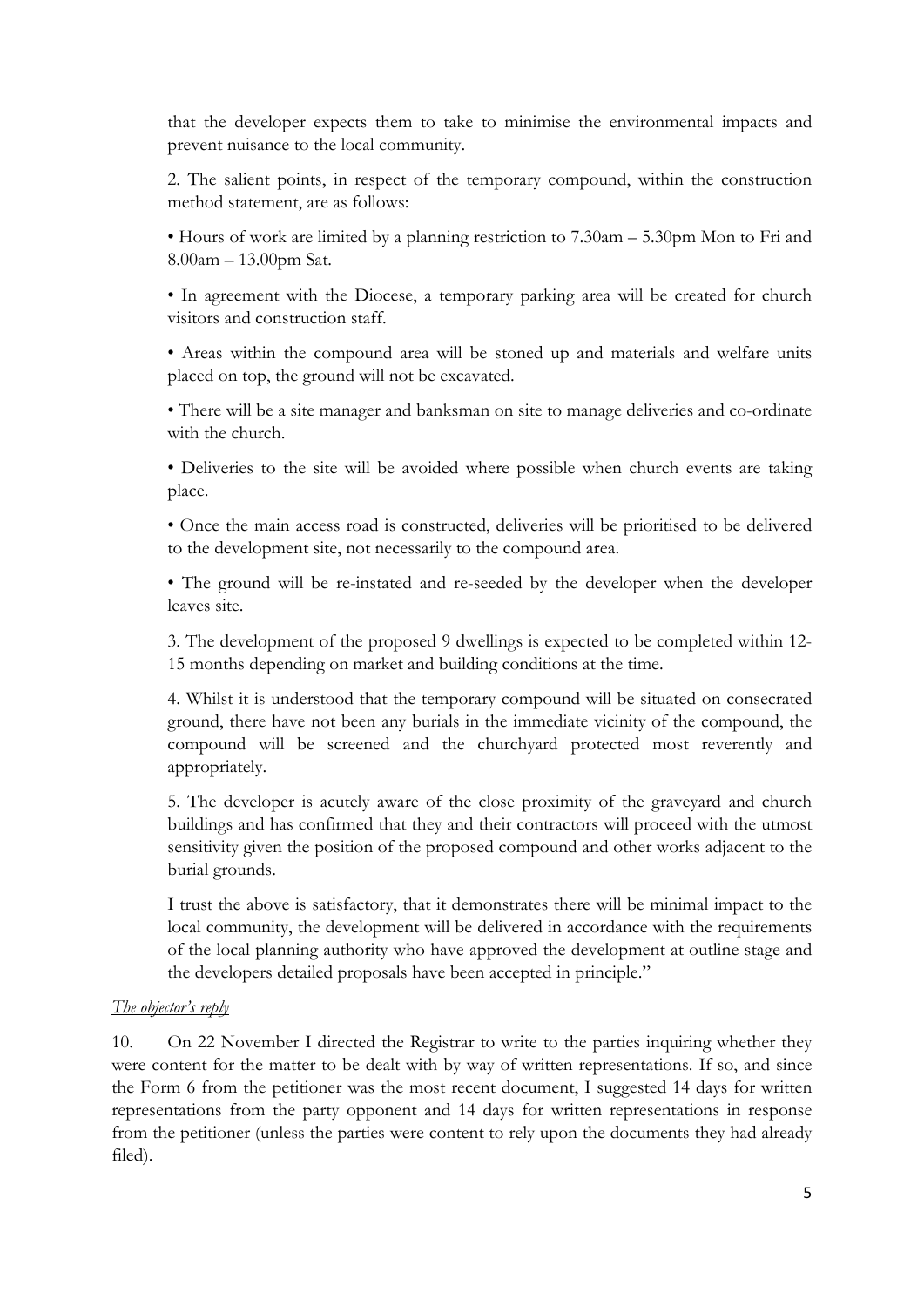11. By letter dated 12 December 2021, Smith Sutcliffe confirmed that Mr Berry agreed that the matter might be dealt with by way of written representations, rather than by a court hearing. They enclosed a statement from their client, dated 10 December 2021, in which he made the following representations:

"1. I am informed that a petition requesting a faculty for a temporary building compound in Foulridge Church graveyard has been submitted in accordance with drawings and details provided with the petition for the works. The proposal is for development supplemental to a housing development on nearby land.

2. I am a resident of the Parish and my family has a grave in the churchyard where my mother and other family members are buried. I am accordingly an interested party.

3. The temporary compound is located in the graveyard at Foulridge Church. The graveyard is marked on the attached drawing marked 'SB 1'. This graveyard is not disused. The area is part of the burial ground set apart for the purpose of interment and is part of the curtilage of the Church.

4. The use of the burial ground as a building compound is completely inappropriate and disrespectful to the families of those with relatives whose remains have been interred in the graveyard. It does appear that the security fencing for the proposed compound will be immediately adjacent to graves which are marked with headstones and it is not known whether there are other graves located within the boundaries of the proposed compound.

5. The Church is in a prominent village setting and the graveyard presents a green and attractive frontage to the Church when viewed from Skipton Road which will be lost by the intended building compound. This should be preserved. I understand that the proposal involves a spoil heap and reinstatement of the ground following completion of the use of the compound will be challenging.

6. Access to the proposed compound is from the existing church driveway which is not suited to building construction traffic.

7. This is a site where there should be dignity for Church services, weddings and funerals and the present appearance of the graveyard should be respected.

8. The proposed use will involve disruption to the Church access from use of the compound, which will share the same entrance drive as the Church itself. Funerals would usually be arranged during the working day when the compound is in use and parking is already an issue for those attending funerals at the Church.

9. Local parishioners still require churchyard burial space.

10. Whilst l have no knowledge of the funding arrangements for the proposed compound I submit that the proposed compound does not promote the mission of the Church of England and quite the opposite."

12. On 14 December the Registry informed me that the petitioners wished to rely upon the contents of their Form 6.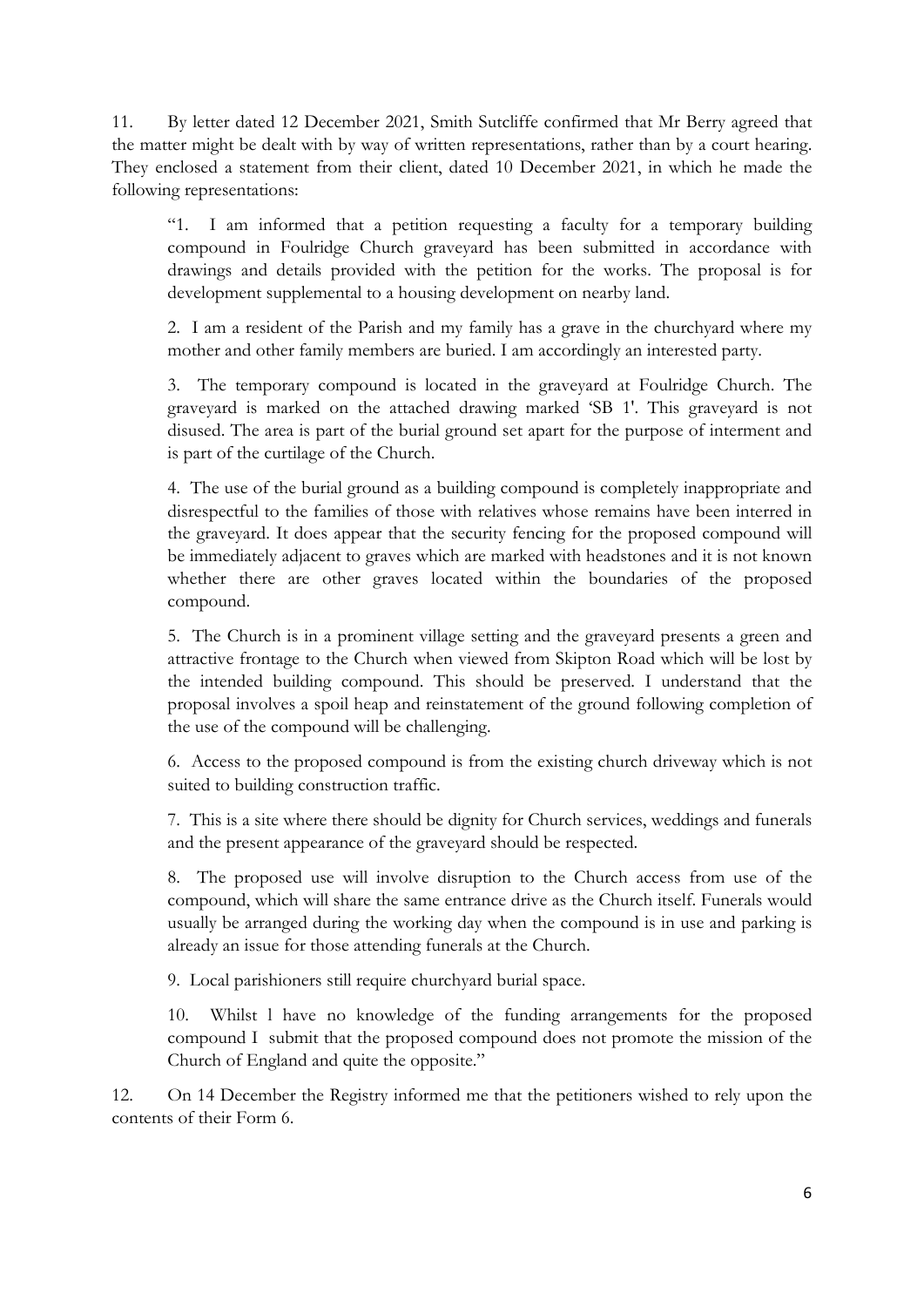## *Further evidence*

13. On further reviewing the papers, I was not satisfied as to the sufficiency of the evidence that had been placed before the court in support of the petition. I therefore directed the Registry to ask the petitioners to prepare and file a witness statement addressing the following matters:

(1) Whether there is any alternative location for the site compound.

(2) Whether the parish are to receive any compensation for the use of the land occupied by the compound.

(3) Whether any formal licence is contemplated.

(4) Whether the parish are under any legal or moral obligation to the developer to permit this use.

This the Registry duly did on 21 December 2021. I also directed that when the petitioners' further evidence was received, this should be provided to the party opponent for any comments he might wish to make.

14. I also indicated that if I were minded to grant a faculty – emphasising that I had not yet determined whether or not to do so - I would be likely to impose conditions as follows:

(1) Before any works commence, the petitioners are to notify the church's insurers and are to comply with any recommendations or requirements they may make or impose.

(2) The contractors are at all times to comply with the construction method statement required by the Local Planning Authority.

(3) No deliveries to or from the site compound are to be made during the period from two hours before until two hours after any funeral, wedding or scheduled service at the church.

(4) The boundaries of the site compound are not to encroach within fifteen yards of any headstone, ledger stone or grave plot or grave space.

(5) The compound is to be removed within eighteen months of the grant of the faculty and the site is to be re-instated and re-seeded by the developer before leaving the site.

I invited the Registry to ask the parties if they wished to comment on these conditions.

15. The Reverend John Knott, one of the petitioners, made a witness statement dated 12 January 2022. In it, he addressed the court's concerns as follows:

"1. l have considered possible alternative locations for the site compound in conjunction with the professional advisers in this matter and we have not been able to identify a practical alternative location.

2. The temporary compound is a key facility to enable deliveries of materials to site. The compound will also provide six temporary car parking spaces for use by visitors to the church during the period of development The overall sale price was agreed in contemplation of there being an available temporary compound and the Parish are the significant beneficiary.

3. A form of Licence will be drafted and agreed between the legal advisors dealing with the transaction as part of the suite of transactional documents.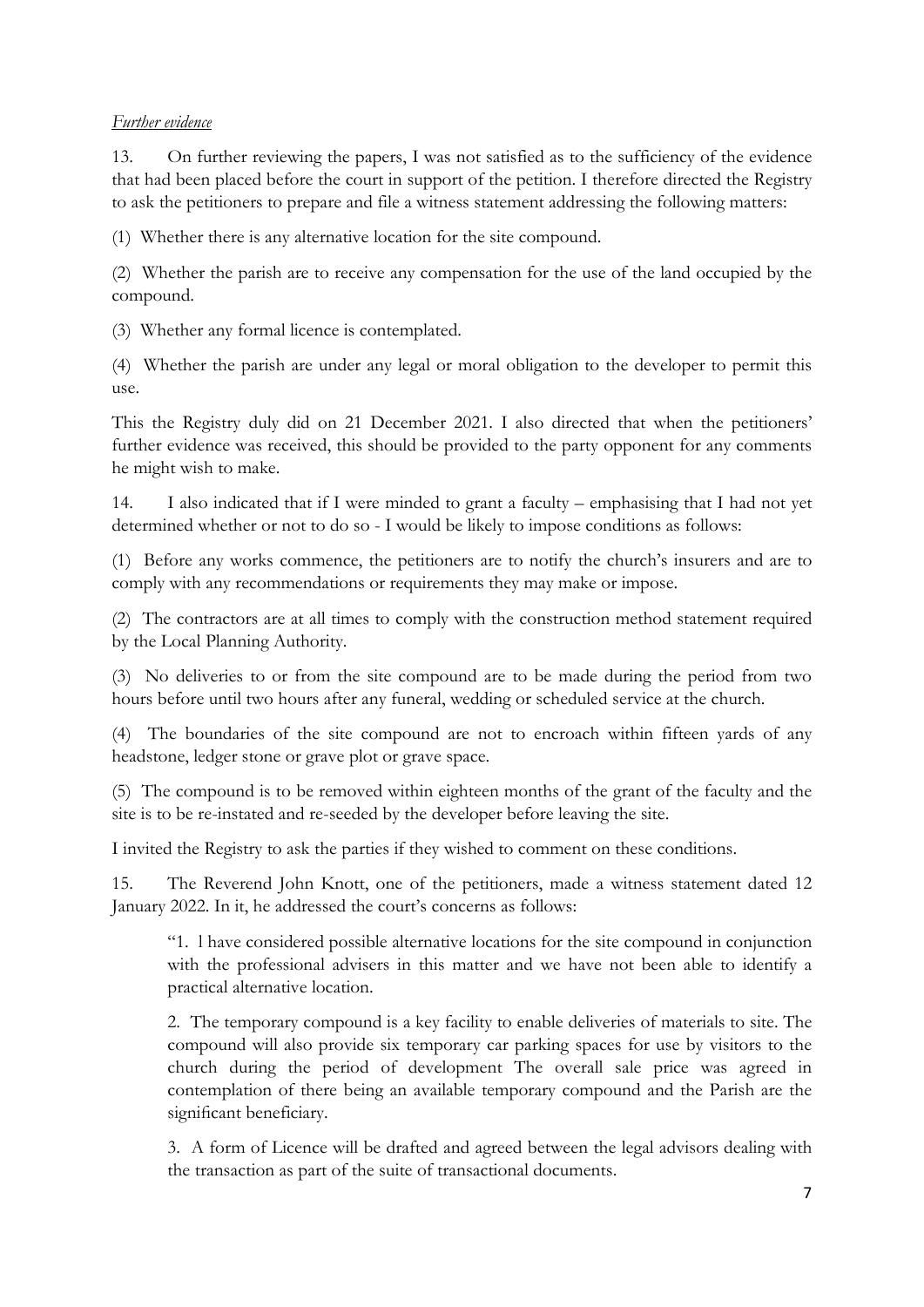4. The availability of a temporary compound was within the contemplation of all parties in discussing and agreeing the assembly of the site sale and agreeing the sale to the developer. If the temporary compound is not available, the developer will re-negotiate."

The Reverend Knott noted all of the suggested conditions without comment, save in relation to condition (4), where he proposed that 15 yards should be reduced to 5 metres, as shown on an attached plan JK1. He also expressed a wish to ensure that privacy screening should be provided between the graves and the site compound. The notation to the plan states that all post-1965 new graves are on the west side of the church (i.e. on the side of the church furthest from the proposed site compound).

16. Mr Stephen Berry has submitted a statement in response dated 7 February 2022. He attaches (as SB1) a copy of the plan which was attached to the statement of the Reverend Knott upon which Mr Berry has sketched a line marked red which is approximately fifteen yards from the nearest grave headstone. This would result in the loss of about half the proposed site compound, including five of the six temporary car parking spaces for use by visitors to the church during the period of development, and the whole of one of the proposed site cabins and most of the other. Mr Berry attaches two photographs of grave memorials showing that there have been a number of burials in the graveyard to the east of the church since 1965 (notably in 1980 and 2015) which are adjacent to the proposed site compound. He states that he has been informed by villagers that there may also be unmarked graves in the position of the proposed compound, although he has no personal knowledge of this. Mr Berry is concerned that the normal use of a compound in the position proposed will interfere with access to the church up the driveway; and he submits that it will be difficult to enforce any restrictions regarding use of the driveway two hours before, during, and two hours after any funerals or other church services. Whilst noting that the church does not consider there to be any practical alternative location for the compound, Mr Berry says that he would normally expect a site compound to be located within the development site itself. If the church driveway is considered suitable for access to the new housing development, and for construction traffic, then he considers that access for other deliveries should not be an issue. Mr Berry notes the assertion that the compound was within the contemplation of the parties; but he points to the fact that there is no evidence of any legal or moral obligation to provide any compound in the position now proposed.

17. Mr Berry attaches (as SB2) a drawing from the planning portal (described as "Surface water drainage to watercourse") which appears to indicate a proposal to construct an underground water storage tank in the graveyard in a location within the proposed compound, suggesting that the intended work within in the graveyard may be more substantial than a temporary building compound. Mr Berry says that such use would clearly be inconsistent with the use of the land as a graveyard.

18. Mr Berry has spoken with other villagers and he confirms that the proposed use of the graveyard as a temporary building compound is not popular. The proposal was not common knowledge in the village; and Mr Berry understands that the Council has treated the compound as "permitted development" which does not require planning permission in its own right, nor has it given public notice of the proposal. Mr Berry has organised a petition of residents (which he exhibits) in which they have registered their opposition to the proposal that part of the graveyard should be used as a building compound. I have counted the names of some 50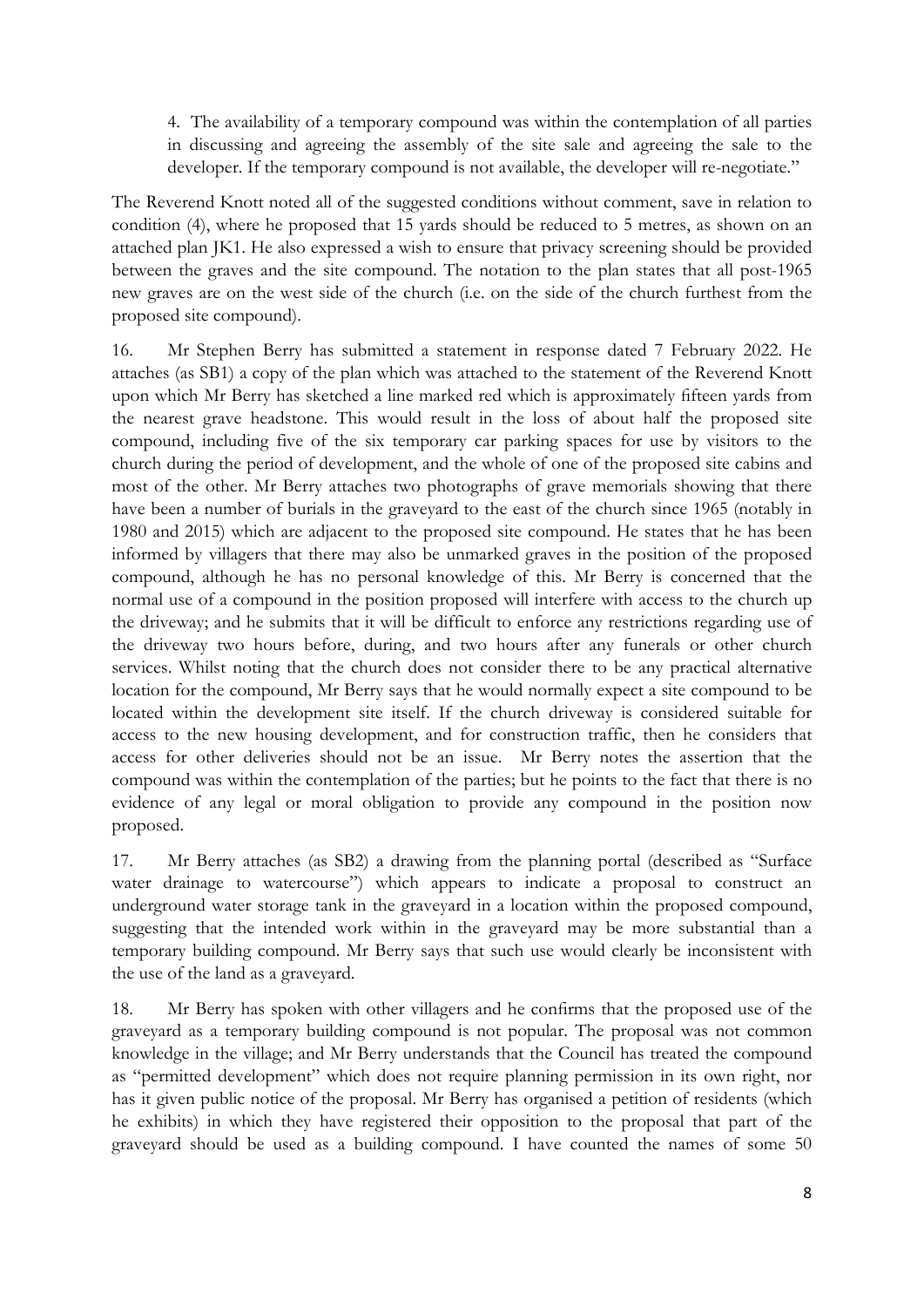signatories. Mr Berry considers the proposal for a temporary site compound to be inappropriate for a church burial ground.

## *Analysis*

19. Since both parties have agreed to this course, I am satisfied, having regard to the overriding objective of enabling the court to deal with this faculty application justly, and, in particular, the saving of costs, that it is expedient to order (pursuant to FJR 14.1) that these proceedings shall be determined on consideration of written representations instead of by way of a hearing. Given the nature of the issue between the parties, and the temporary nature of the works, I have not considered it necessary to visit the church. I note that neither of the recent statements of the parties are verified by statements of truth; but since they are not to be presented at a hearing, the requirement of a statement of truth in FJR 11.4 does not apply. Both statements are signed and dated.

20. Foulridge is a village in the east of Lancashire, a little to the north of Colne and not far from the south-western boundary of the West Riding of Yorkshire. The current (2009) volume of *Pevsner's Buildings of England for Lancashire: North* (ed. by Clare Hartwell and Nikolaus Pevsner) describes the church of St Michael and All Angels (by R. B. Preston in 1903-5) as "an excellent, quite personal composition". According to the Statement of Significance filed in support of the original faculty application, the church is on the edge of the village, on the main Colne to Earby road, and it is slightly cut off from the rest of the village. It is surrounded by an open, and wellmaintained, churchyard on three sides, with a car park and entrance drive on the fourth side. There is an open remembrance garden for the interment of ashes. There is said to be a regular flow of visitors to existing graves; and there are currently around ten interments a year. According to the original Statement of Needs, the church is an attractive venue for weddings and funerals. The proposed temporary compound will occupy part of the churchyard, to the east of the church building and south of the existing church driveway which separates the churchyard from the vicarage to the northeast (described by Pevsner as "rather severe Elizabethan", and probably also by Preston).

21. The Reverend Knott states that the availability of a temporary compound was within the contemplation of all parties in discussing and agreeing the assembly of the development site and the sale to the developer. The present proposals should therefore have been included within the scope of the works for which permission was sought within the original faculty application. Had this been done, the need for this second petition, with its additional attendant costs, would have been avoided; and it would then have been possible for the court to have considered the proposals as a whole.

22. The present faculty application, as originally presented, was woefully lacking in supporting evidence and detail (as evidenced by the queries I had to raise through the Registry). Developers normally have to accommodate their compounds on the site they are developing, and they should therefore be well-used to structuring their works around such a compound. It should therefore have been apparent to the petitioners that the court would require some explanation as to why that was not possible in the present case, and also some assurance that any fee being paid to the church, or the terms on which the church was disposing of its land to the developer, adequately reflected the saving to the developer in not having the compound on the site being developed. Mr Berry was right to complain about a lack of any knowledge as to the funding arrangements for the proposed compound. Even now, there is a lack of detailed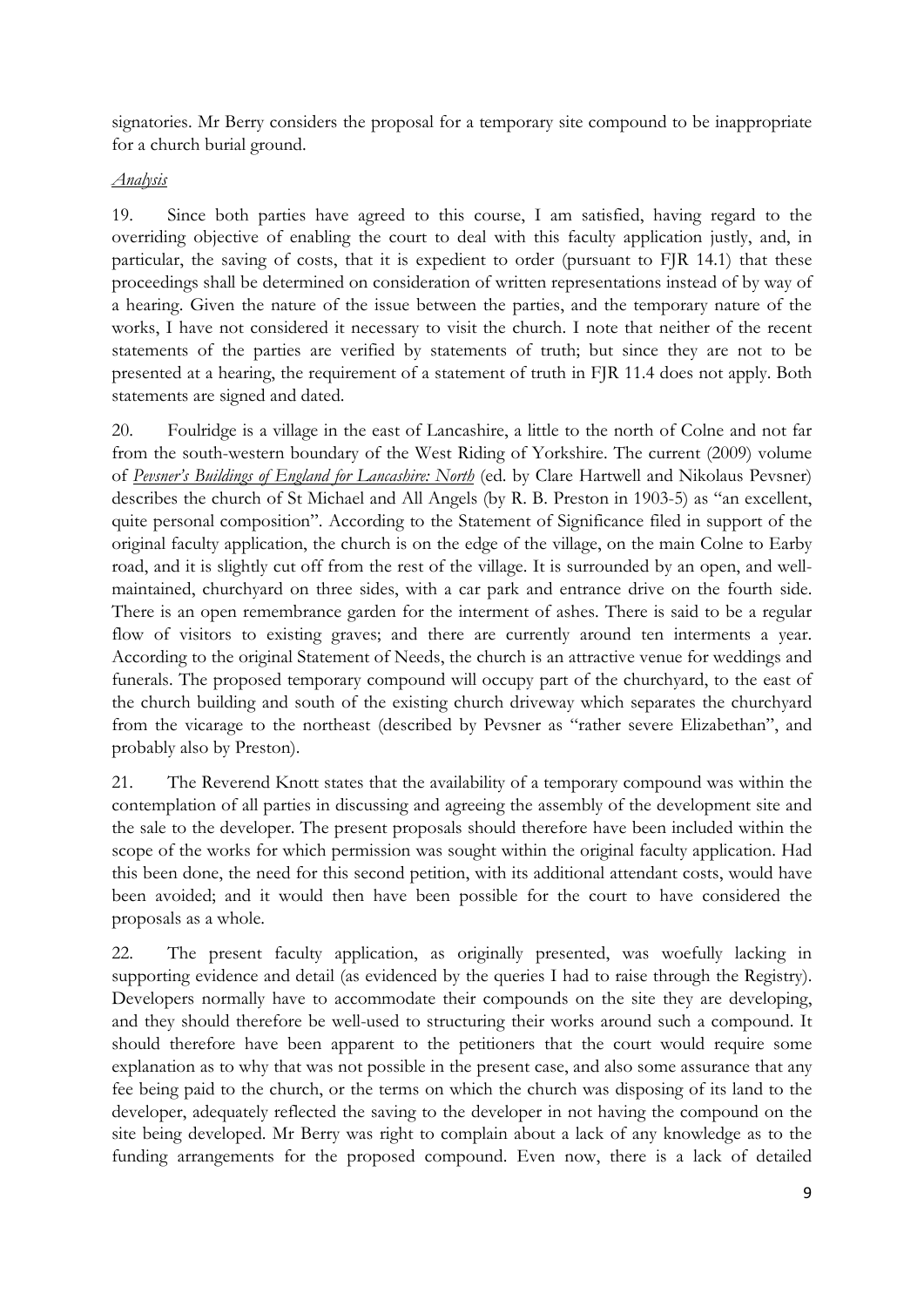information before the court. Mr Berry is also justified in pointing to the lack of any detailed evidence of any legal or moral obligation to provide any compound in the position now proposed.

23. I can understand, and I sympathise with, the objections presented by Mr Berry to the proposed use of part of the churchyard as a site compound. The churchyard is consecrated land, which is set aside for sacred purposes, and this essentially excludes secular ones, even if intrinsically unobjectionable and, indeed, beneficial in the general public interest. Mr Berry therefore has a valid point; and if faculty permission were to be given too lightly in a case such as the present, one would not be giving consecration its appropriate due weight. However, when a building project is taking place on church land, as in the case of the construction of a church extension or a church hall, it is not unusual for a site compound to be created in a discrete part of the consecrated churchyard where there are no burials, subject to clear terms regulating its use, and protecting any existing graves and archaeological remains. Here, the proposed housing development has a clear connection both to the church and to the diocese, each of which will derive a direct financial benefit from it in these financially straightened times. Unless there are particular reasons affecting the present case that militate against the grant of a faculty, then even though the position of the party opponent is entirely reasonable and understandable, the court should not regard the present faculty application as wrong in principle, subject to sufficient proof of a reasonable need for the compound to be placed on this part of the churchyard, and to adequate safeguards to protect all existing graves and persons visiting them. Since the proposed compound is temporary in nature, and will not impact upon the significance of the church building, it is unnecessary for the court to consider the *Duffield* guidelines.

24. The court has had regard to, and has weighed in the balance, all the points made by the party opponent. Whilst noting the support for Mr Berry's opposition to the building compound generated in response the the petition which Mr Berry has organised, the court also notes that Mr Berry is the only person formally to object to this petition. In the light of the representations received from the petitioners, as set out at paragraph 15 above, the court is satisfied that the petitioners have demonstrated a sufficient need for this part of the churchyard to be made available as a temporary site compound to facilitate the construction of this proposed housing development. The red line drawn by Mr Berry on his plan (SB1) clearly shows that it is not possible to create an adequate site compound unless its boundaries encroach within a minimum of five metres of any headstone, ledger stone, grave plot or grave space. Any disruption to the churchyard will be merely temporary; and it will, in any event, be ameliorated by the conditions which the court will impose on the grant of the faculty. Even accepting that there have been relatively recent burials in the part of the churchyard next to the proposed site compound, there is no evidence of any burials within the area of the proposed site compound itself. The present faculty application does not extend to the construction of any underground water storage tank within the proposed site compound; and this faculty will only authorise the works outlined at paragraph 4 above.

25. For these reasons, the court will grant the faculty sought by the present online petition, subject to the following conditions:

(1) Before any works commence, the petitioners are to notify the church's insurers and are to comply with any recommendations or requirements they may make or impose.